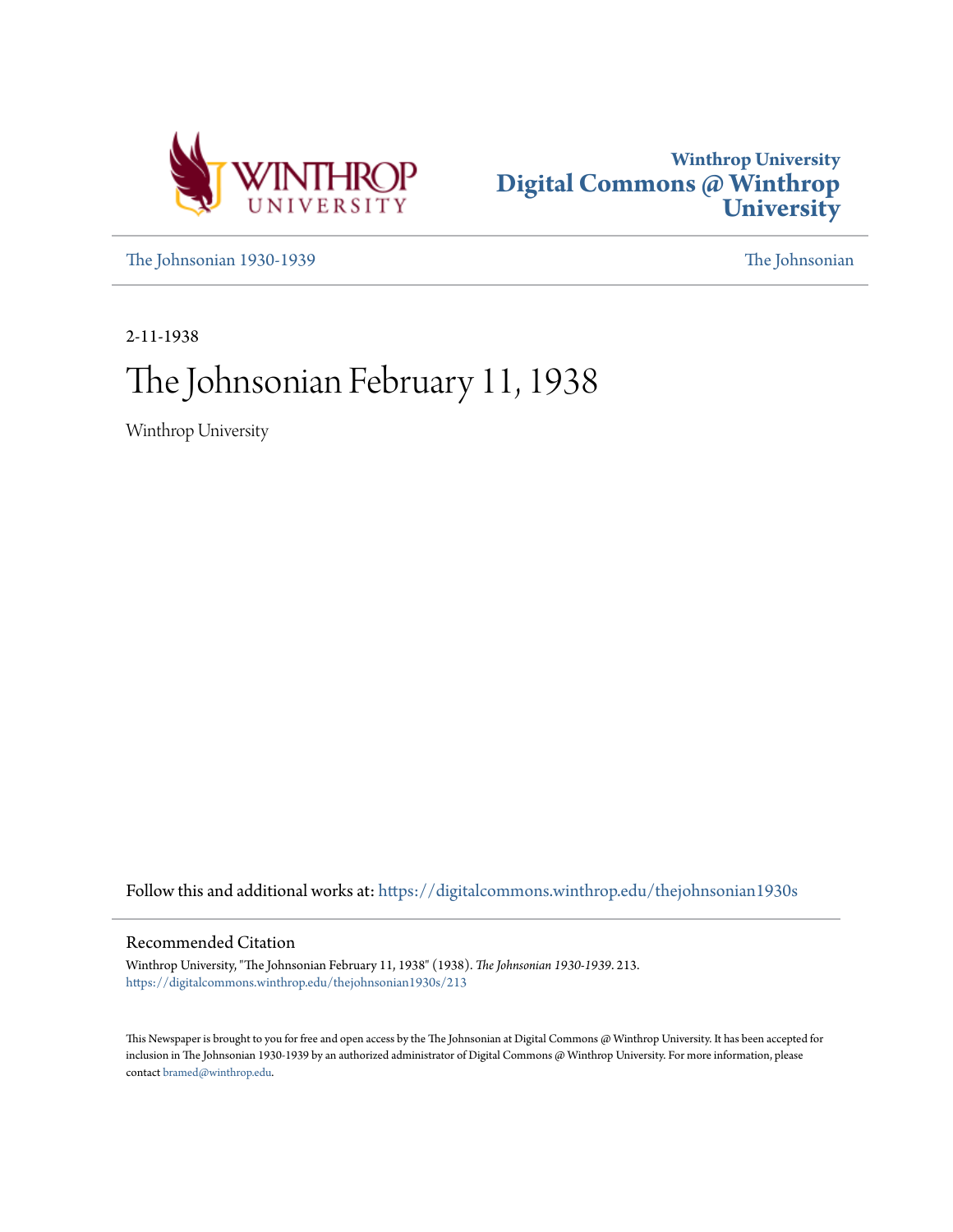111 Students Are 'Distinguished' **First Semester** 



**Winthrop Maintains** Progressiveness With Reading Service

VOL. 15, NO. 15

SUBSCRIPTION, SLO A TRAB

its will assume full response

Louise Pant is a marshal and hold-

is a member of Masquers; Beta Beta

nsibility

## Fant and Phifer Chosen New Heads of The Johnsonian

**THE** 

**JOHNSONIAN** 

Jean Philes

e monsaci

鱼

## **Editorial Asides**

The old taunting cry of ci ew it, too!" is heard on eve

ou since a side. Room-make pleads<br>aide. Room-make to give<br>descript and one little host and<br>descript had one little host and<br>what is all this mystery about<br>myway? Why clusticans are with us<br>gain and all Winkings is permoad-

ed with the whispers, conjeand last but far from unknpo ed fingers, the hopes, and the

All this week grades as nments from fond the have been canning much weeping and walking

Reports are so sort of tes of what we have do

during a whole semester of school as others see us, but it is

that we have some of

Mow that we have some one annual strain<br>ratings of our chase work by the factory. It might be wise if we<br>factory. It might be wise if we<br>proposed uncompatible post one of<br>the proposition of your guide, try adding the pro-<br>

explain. Paculty member m to have an unfatting willing to help those who sincere

Have you read a magazine lately? J. A. Spreill of Chesterfield; Jud<br>
If you have we think you can ap-1 3. Stream and of Edge<br>
If you have we think you can ap-1 3. Stream and of Edge<br>
Spredike our correct correct paid and W

younger generation-<br>
Yesuger as it has been de-<br>
senates pieted recently in most of the popula

als which we have hereto dated w inve compounded us by picturing the youth of today as<br>either totally unmoral or hopelessly<br>thanously. With a rather quaint and now reliations lars respected have disapreluctance some of these article; contrastes and a stress and the stress and a strain minority of American youth is<br>normal, detent, and in the least<br>aware of any responsibility to self

We read these articles which best eh intriguing titles as "Whither<br>outh?", "Where Is Our Darling<br>aughter Tonight?", "Chastily va phier Tonight?", "Chastily vs.<br>ukry" kecause they make us opping mad" as they blandly mis-<br>present us, this younger genera-<br>on. A good "mad" is like a spring ut the doses must be resu

Last week we beard a let of tall<br>about homor. This week there is still talk about it, but the excitement is<br>gradually diminicaling.<br> $\label{eq:2.1} We have a nontrivial solution.$  We shower<br>it hose when the interest in honor here the interest in hon

at Winthrop will be permanently re ed and that the honor "cam<br>gn" so earnestly started may en by making honor and honesty "tra  $\cdots$ 

ok around you, lonk at yourself, talk to your friends-for each part in main in making Winthrop honor

## Awarded to J. A. Devill Co. mel Don't you wish And J. L. Powers Saturday

**Contracts For New Building** 

**Charlotte Firm To Construct Hon** Economics Quarters; Bennettsville Man<br>To Install Plumbing And Heating

The contract for the Home Economics building to be<br>receled here was let by the Building connuities of Winthrop<br>college at a special meeting here last Saturday. The construction work will begin within a few veeks.<br>The cons

1500 WORK Will Degin within a big the contract was awarded to the M. A. Devil company of Charlotte, 3500,470. Per planetic M. C., on the lowest bid offered, 2000,470. Per planetic within a path of the contract went to J. L Freshman Duckling **Gets Ducked Twice** By Cruel Duckees

N'emization for Wintlerson's Marian Carrier and Superint Carrier and the space and the space and the space and the space and the space and the space was the neutral constant by the linear variance of the space of the spac

phasing, which will consider the area building, which will consist<br>and of four floors plus attle space, and which will house the home<br>demonstration and home concorder.<br>research departments, ta to be built by plants drawn The building will face Lancaster<br>avenue, will be 45 feet long and 94<br>feet wide and will include 33 class-

And the same state of the convenience of the property of the same state is a specific to the convenience of the same state as a specific to the convenience of the same state as a specific to the convenience of the conveni



Editor in Chief

Elizabeth Centerson

Cassociate Editor

WINTHROP'S 1938 MAY QUEEN AND HER ATTENDANTS

Fored up the porth of Johnson ball, the 1988 has clear to company of the following students: Standarp, left to right, Ethel Steper, From an Easy partie of content data has been the content of the content of the product of the product in the state of the state of the state of the state of the state of the state of the state of the state of the state of



**Jehol** on, Jefferson;

- hell.
- Wednesday, February 10
- 
- 
- 
- 
- 

## **Editor To Be Assisted By** Anderson, Hair and Beaty: **Shine, Advertising Manager**

Louise Fant of Anderson and Jean Phifer of Great Falls were chose<br>Publice chosen editor in chief and business manager by the

As her executive assistants Louise has appointed Eliz As her executive assumes a nouse use appearing the Anderson of Rock Hill, associate editor; Develhy Hair of Spartanburg, news editor; and Nancy Beaty of Anderson, society editor. Sarah Shine of Latta has been named by Jean as her advertising manager. The new editorial and bush



McCollum Author

McCollum Author States (since the state of the Section 1997)<br>
Of Skitt, Stars Cary, innormy dynamic fractions, The<br>
Colemany States (since the state of the state of the state of the<br>
metric of the state of the state of th

# is Estatistical annual of honor. The mannihic publicity, Louise Paistics and the previous control of the property of the property of the property of the property of the property of the property of the property of the prop First the production will imagina neural terms, town gars out, one-<br>
Fraction for the production will is majoring in commercial actions.<br>
Borothy Hair is a rising senior,<br>
Sinc is a Johnsonian reporter and

eges and Diarrerations .<br>
Ciber niterations elected by the<br>
artists cases at their respective<br>
incitings on Taurathy were: Sen-<br>
i.e., Mary Ehrabeth Weich, Kinga-<br>
rec; Bessie Mae Baker, Bishopville;

el Morean, Union; and Alice

and **Winthrop Pioneers in New** 

- 
- 
- 
- 
- 
- 

Reading Hahita By Individualized Chases<br>
winnis the next two weeks win-based windows genus it in whatesy as a narious<br>
and with properties of the state of the state of the state of the state<br>
and state in the state of the

Miss Holmes To Instruct Girls In Effective<br>Reading Hahits By Individualized Classes

Sensonon: Sensonon: Anderson;<br>
Jambora: Leila Bliton, Anderson;<br>
arguerite Sandera, Greenville,<br>
Lan Huas, Boclety Hill; and<br>
Laic s Coleman, 115 man; e's Colleman, alyman;<br>homores: Harriet Culler, Wolf-<br>Hilen Pardue, Aiken; Gale<br>son, Columbia; and Dol Dibble, **Field of Reading Service** Accessions<br>Retainment Vackle Miller,<br>Richard: Ethel Shevier, Barl<br>J. J.: Virgann Gourdin, King

Sarah Shine'

viducting in anages

hanny Beaty

Isawing Colitor

Next Week at Winthrop

- 
- S:30--Womanicas wedding, John-<br>son hall.
	-
	-
	-
- 
- 
- 

S:60-Bets Bets Brts - Johnso

- -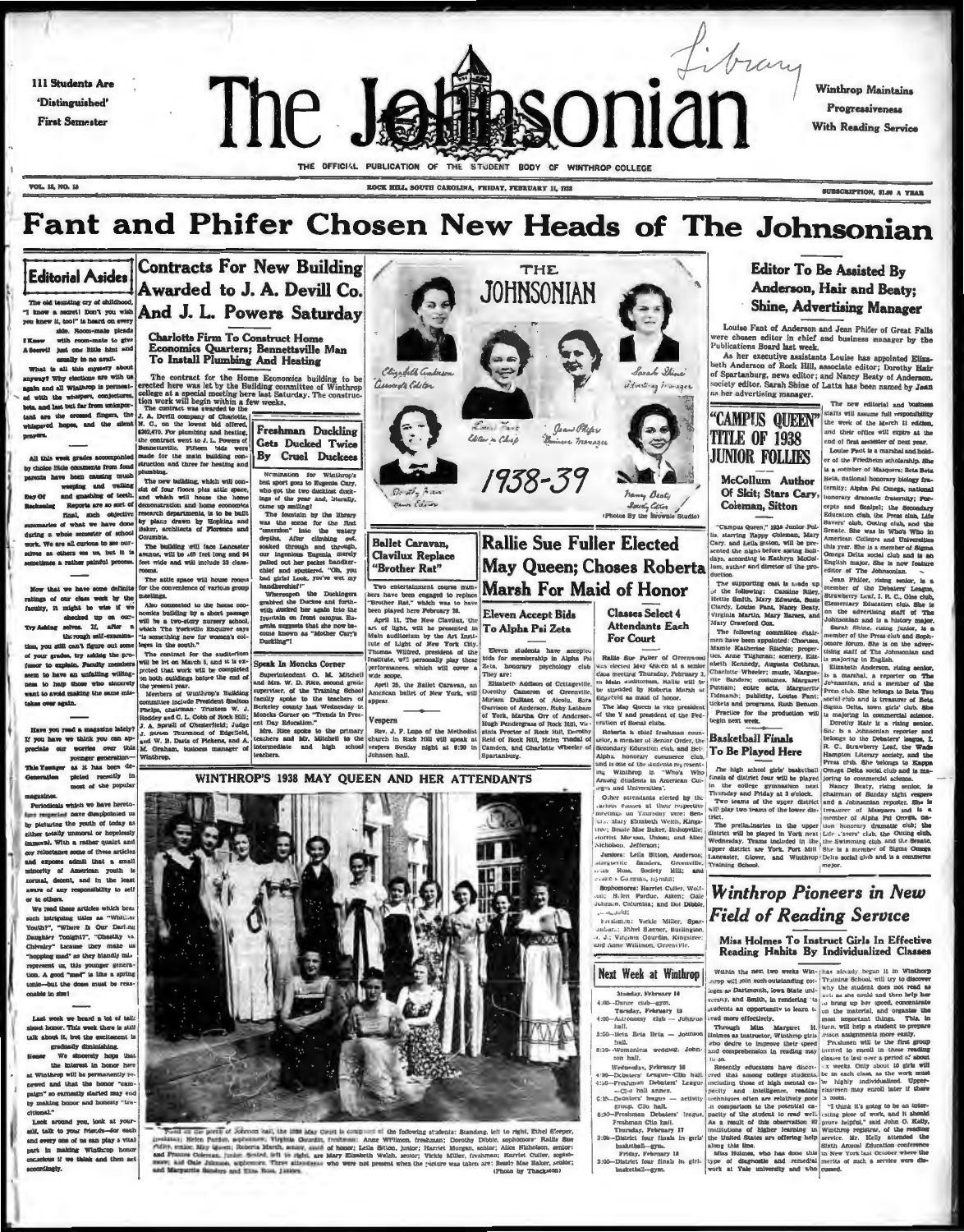



BY NANCY BEATY Membey in Valentine's Day! Printer, fluiter goes my<br>mean-r. That it the one kims of year the position needs of the condition<br>sugger and better tracks to eart up all the packages. Of<br>sums, candy will be pool to bit fluiten

De you want a job this summer? Miss Rogarth has<br>fired the inangloation of geveral Winnie Winkings on<br>doing big things in far off places. There are always<br>camps to be run, books to be sold in tiny book shops e streets of big resorts, social work to be do one's outlook and experie

Congratulations to all these May Queen attendants.<br>vely girls, they are. And to those "straight A" gala, too,<br>under how it fests?

Miss Jane Wardlaw's adolescent psychology class and all her froshmen are glad she's out of the infirmary incords several of the officers second to have hed a much more beautiful party with the flow res abe rated. Pollyans

kelly you should have been out on front campus<br>Saiurday afternoon. One of the best sports in the<br>man class was "pooted"—clothes and all—in the<br>sin. She came up smiling. ate Sa

But let's wander on heyond our own newsy news to<br>the exciting majore: of mid-rinkers. Winthougo was well-<br>represented at Germon lest week-end. Already eventing<br>research at Germon lest week-end. Already eventing<br>bunny ferri

What has happened to General Summerall's Win-<br>op-Citadel club? We're still all for it.

De you often wish-that as not it.<br>Is wonderful weakher weakd go under a cloud so you as nonderful weakher weakd go under a cloud so you<br>and stay in sched and like it, that you could sleep in a moralized of puling out of b



The Winthrop library announces that it has available for such<br>that it has a received and faculty the ten heat fitting selection of<br> $337$ , the ten heat non-fiction as<br>liers of  $137$ , the Pauliner ewants, and the book of fi

The Best Fiellon Sellers of 1837

rem seas reunes museum contra del differente Michell (American<br>Northwest Panange, Ernstein Noberta (American)<br>The Gladell, A. J. Cronin (English), The Gladell, A. J. Cronin (English), And So-Victoria, Vaughan Wilkias (Engl

nerican).<br>The Years, Virginia Woolf (English).<br>Thealra, W. Somerset Maugham (English).<br>Of Mice and Mira, John Stanbeck (American).<br>The Rains Came, Louis Bromfield (American).<br>We Are Not Alone, James Rillon (English).

The Best Nen-Fiction Sellers of 1937<br>w to Win Friends and Influence People, Da

seriosn Doctor's Odyasey, Victor Heiser (A

).<br>The Ratturn to Religion, Kenry C. Link (American).<br>The Arts, Hendrik W. Van Loon (American).<br>Oruhida on Your Budget, Marjorio Hillis (American).<br>Present Ledicative, Neel Coward (Elingtin).<br>Mailemanics for the Million, L

).<br>Lide With Mother, Clarence Day (American).<br>The Nile, Emil Ludwig (Cerman).<br>The Flowering of Nvw England, Van Wysk Bro

Fulliser Awards-1937<br>Tom Wind Chovel), Margaret Mitchell<br>Tom Cast Take B: With Tou (Urama), Moss Hart<br>and C. S. Maufman. d G. S. Kaulush.<br>Plowering of New England (Eistery), Van Wych

osa.<br>A Further Ranga (Poetry), Robert S. Pro<br>Hamilton Fish (Biography), Allan Nevina.<br>Nebal Prim--1937<br>Les Thibanits, Robert Martin du Cuard.

## A BOOK BEVIEW

BY MAMGARET MONILLAN

 $\label{eq:20} \begin{tabular}{p{0.85\textwidth}} \hline & \textbf{B} & \textbf{M} & \textbf{M} & \textbf{M} & \textbf{M} & \textbf{M} & \textbf{M} & \textbf{M} & \textbf{M} & \textbf{M} & \textbf{M} & \textbf{M} & \textbf{M} & \textbf{M} & \textbf{M} & \textbf{M} & \textbf{M} & \textbf{M} & \textbf{M} & \textbf{M} & \textbf{M} & \textbf{M} & \textbf{M} & \textbf{M} & \textbf{M} & \textbf{M} & \textbf{M} & \textbf$ 



NORTH AND SOUTH AGAIN DIVIDED

Tomorrow, February 12, is the one hundred state the birth of an aniversary of the birth of an aniversary of the birth of an anti-<br>tarians of all time. That American was Abraham Lincoln, the embodiment of much that was kind, that was merciful, that was noble.

A little over three-quarters of a century A little over three-quarters or a century<br>ago, Lincoln assumed the presidency of the United States to fight valuativy to preserve that<br>union. It is an odd coincidence that now, an we<br>pay homage to this great leader, the na bitterly waged over the proposed anti-lynching bill.

Ever since the banding of the colonies into ever since the osimular or the conduct one nation there has been rivalry among the various geographic sections. One of the most important sectional differences was that which resulted in the Givil war over the slave question.

History seems to he repeating itself in a<br>mild way as the North and South argues over the lynching question today. When important sectional controversies

arise, a personality such as Lincoln -- with<br>vision, tolerance, and the courage to conquer<br>prejudice----is needed.

prejudice---is needed.<br>
It might be wise for both groups interlocked<br>
in the struggle for and against the anti-lynch-<br>
ing hill to reread Lincoln's immortal Gettyshurg<br>
address in which he speaks of "A new birth of

Winthrop Heroine Braves Fire And Dean In Rescue

BY ELIZABETH ROGERS

All attentions about the and Mrs. Manny had been discussing conference plans in the Wesley Foundation room.<br>Everything was ready for the five o'clock meeting. There we<br>a princy to be about a hundred guests. Nothing could<br>r ibly go wrong

When the fire afterm rang and the sirens acreanced,<br>our beroise looked from the window to see if she could<br>locate the fire. Instead of a blazing Winkingo campex,<br>add she saw a stadent on the aidening, whichingo campex,<br>the

Calmly, quietly, bravely, she and Mrs. Massey got Cammy, queva, neweg, aon ana amin. Massey gwe<br>evryone out of the house. They returned into the flames<br>and reappeared carrying chairs, tables, and planos, With<br>grim determination, like that of the buy who "stood on the<br>the

She was wounded, Burnt, but unbeaten, abe esserged<br>triumphant carrying a song book!

when the first finally ded down and the excitement<br>was over Mrs. Maxey called Mrs. Eats Hardin's atten-<br>tion to the terrible damage down to come heroine to<br>swater--As an anti-climax to her exciting afornoon m Ellerbe was out of uniform

## **Letters To The Editor**

CORRECTION FOR LAST WEEK'S EDITORIAL

We wish to advise the writer that also is  $1007$  and<br>a in surjuge that the Greeks were the off-plane adjoint Big and Apple. We challenge have to prove it. She may<br>a case that the  $\sqrt{10}$  believe that it is not be proved

We are rather hurt that anyone of our readers could<br>be so lacking in annitivity and humor as to think we<br>would scries<br>furthely attribute the Big Apple—that renowned<br>furthed our native siste—to any group but the actual<br>orig

originates in Columbia<br>1 control and proper was considered as the first paper was made in the firm helief that all of our readers would<br>know all about the Big Apple and its origin. We are<br>sory that we were naturalesticed—t

We may not know our art but we take a rardonable pride in our knowledge of the Hig Apple-and oan you, our however and one you, have a word for  $\mathbb H$ 

I love men, not be, auto they are men, but<br>because they are not women.

Love never dies of starvation, but often of

stores the Regular Sesson the Official transmit Body of Worthrop College, The South<br>Student Body of Worthrop College In Numeri

both the college and Training School students.<br>Through this service students who are be-<br>ing retarded as a result of wrong reading<br>habits will receive individual attention to help<br>correct these habits.

Educators have long realized that an abo

equentors have long realized that an above

work-and, in some cases, in life work, too-by<br>his inability to read comprehensively and

They have found out, too, that reading ability is acquired and that there is a right and wrong way of learning it. Therefore, for those students who have folled to the

way, a few of the leading colleges and univer-<br>sities in the United States have provided as-

sites in the butter description of the state of the reading habits.<br>Those in correcting these reading service at vinituro are hoping to a make it voluntary or students. If you feel that you read too slowly,

are unable to concentrate, or fall to grasp the<br>meaning of the subject matter, then you can

pront by cause are the facilities are somewhat<br>limited for administering this program. Those<br>who are able to obtain its services should con-

freedom"-A freedom from blind resentment, from intolerance, from injustice, from false<br>pride, from prejudice.

Personalities

MAROIE MCMEEKIN President of Athletic association.

Songs, Secrets, New Clothes-

Rushing The Season? Maybe!

 $_{\rm core}$  was purportal toware<br>and a late of the smart spring blue in angle windows. . . . A are<br>with to the basis, a late of the basis, in the first in the basis of pulsa<br>is the to the next, a heighter red to the ligar and

vegana....<br>The season rushes, but typewriters ellek and<br>utch, belis ring and pages turn, night falls and<br>dy....Reports are on their way....<br>February? And maybe s.ow tomorrow!

Never speak of a man in nis own press

Blessed is he who expects nothing, for he shall never be disappointed.

There are no ugly women; there are only non who do not know how to look pretty.

that perpet

bare arms, May belles and May qualitation

m ...

 $12$ 

. staff

themselves fortunate. And others who

profit by this service.

sider

 $12$ 

JOHNSONIAN

ription Price (regular session)<br>ciption Price, By Me<sup>2</sup>l ...<br>Advertising Hates on Ap \$1.00 Per Year<br>\$1.50 Per Year

desire it should put in applications early; for Winthrop, in offering this service, is giving her students a decided "lift" in their attempts to acquire an education.

## **CALENDAR DATES FOR ELECTIONS**

Should a calendar date be set for campus<br>elections at Winthrop? The question has been<br>brought up by one organization, and we feel<br>that it is worthy of discussion here.

that it worthy of discussion here.<br>If every organization on the campus had a regular time to elect its officers, much of the<br>so-called "dirty politics" would disappear. In-stead of only a few people knowing when the<br>electi office.

Then, too, if a regular date were set for the<br>sction of each organization's officers, a schedsections of example and the could be drawn up so that no two elections<br>would conflict. Those belonging to several or-<br>ganizations would be able to attend all of the elections -- thus making the vote more ocratic

Perhaps it is too late to set a regular date for campus elections this year, hut we think<br>the juniors would eliminate much confusion if they would adopt such a plan.

they would adopt anch a plan.<br>It is usually necessary to plan things like<br>this a year ahead of time. We suggest thet this<br>year's set of .tudent officers, together with<br>their successors, work out a definite schelule<br>of elec

## cond Chapter In Cockroach **Stery Reveals Rival Menac**

BY SARAH TAYLOR

Is our faculty going to the bugs?<br>
A few weeks ago we discovered a certain facementer conching contractive. Now we find monutremovements and an extending under desks and an initially our instructions.

taining our mathetons.<br>
Er, W. E. Port, after a slepp of about two we<br>
states that the mosquiloen in this part of the course<br>
are big but dumb! "Down in Macon they are un<br>streamlined creatures that really know their stuff,

secue.<br>Mr. Charles Houston, however, is of a slightly different opinion. He describes Winkingo monquitoes as<br>ainty, effenings insects that would serve as house psis, and relates the following "flah" .<br>fory of the mosquitoe

In Arbansa . Alternative control and the system of the system of the system of the system control and the system control of the system control of the system control and the rate of approximated in control the rate of appr

He failed to ell te, though, a black widow that found its way over to his house.<br>Miss Agnes Erickson is still faithful to her he

Miss. Agnes Ericksum is still faithful to her he<br>sets, the cockroaches, and wishes to thank from the che heart the cheerful domator of the he m the ho

## **JUST LINES**

Dear Manna: <br>
Imagine my supprise when Johnny canno over head form in Transly didn't expect to see him until next week-<br>
cent at the dances, so range to lose him until next week-<br>
cent at the dances, so range to see him u Histon to him, we want to him. We calculate the cash.<br>Must stop and read my new American.

BALLY,

P. S.: How bout a box with three fried chickens, eakes, and anything else you care to include?

 $\mathbf{H}\mathbf{X}$ MARTILA  $\sim$ 

Campus-ing

**BUSINESS STAFF** 

ASOCIATES Louise Gasteo, Sarah Shine, Mary Gasteo, Martha Géolen, Martha

Entered as second class matter November 21, 1923, under the Act of Macch 5, 2010, at postollice in Rock Hill, S. C.

Eated First Among the College Newspapers of the South Carolina College Press

**BUSINESS MANAGER<br>ADVERTIBING MANAGER<br>CIRCULATION MANAGER** 

\$

To the heart that loves:<br>To the beeding heart<br>To the anddened heart<br>To the models of the<br>To the hopeful has To the cyn

To the heart that lo

Tisks column of love is dedic ed in the **St. Valet** ne.

I love you,<br>Not only for what you are,<br>But for what I am<br>When I am with you.

I love you<br>For the part of me<br>That you bring out;<br>I love you<br>For putting your has For putting your hand<br>Into my heaped-up heart And passing over<br>And passing over All the foolish, weak the Direct part help<br>Dimly seeing there,<br>Dimly seeing there,<br>And for drawing out<br>All the light<br>All the beautiful belong<br>That no one else had lo<br>Quite far enough to floor

From the "Poems of Emily Dictwo stand out to be remembers

Love is anterior to life,<br>Posterior to death,<br>Initial of creation, and<br>The exponent of br

Heart, we will forget him!<br>You and I touight! may forget the warmth he gave, I will forget the light.

When you have done, pray tell me,<br>That I my thoughts may dim;<br>Hastel lest while you're lagging,<br>I may remember him!

Way back in the 17th century the post Mid said of love:

"Love has an intaliset that runs through all<br>The scrutinous eclences, and like a cunning post<br>Catches a quality of every knowledge,<br>Yet brings all home into one mystery,

(Can you solve it?)

We close this dedication of love with two poems from<br>a Column" by Hallam Walker Oavis. "The Cr

The first by Pierrot (and scripus):

### Knowledge I have seen flaming tuiling

Referred

Young William Wynn met Kitty Co<br/>By stealth beside the orchard wall. Their parents on the lowers frowned<br/>(See "Adolescence", Stanley Hall).

bey kiswel and elung, and elung<br>In ardent union overjoyed;<br>hem aach minutely questioned ea<br>(Soe "Psychoamalyais," by Freud

Jnahahle your repression, love!<br>Say you'll elope with me?" cried Bill,<br>he breathed a healtant accent—<br>(See "Inhibitions," A, A. Brice).

This column of love may be eached now, but the listic god, Even, will shoot his arrows date many a heart as long as bearts remaint

Straight to a minister they flew,<br>(Of course the old folks went to pi<br>Then settled down to married life<br>(See Darwin's "Origin of Species")

sted"),

Their libidos the two discussed, Their complexes they chasel's<br>(These terms alucidated find<br>In A. Tridon's "Preud Stanpli

I have seen flaming tulips<br>Pottod in a jude green jar<br>Open scarlet lips<br>To the windowed sum and sky,<br>I have seen a strang gray thing<br>Oreep up into their glowing-<br>And so, I know that love oan die.

 $\begin{tabular}{l} \hline \textbf{M} & \textbf{M} \\ \hline \textbf{The second by Blanche (and B)} \\ \textbf{will see, all about "that things"D} \end{tabular}$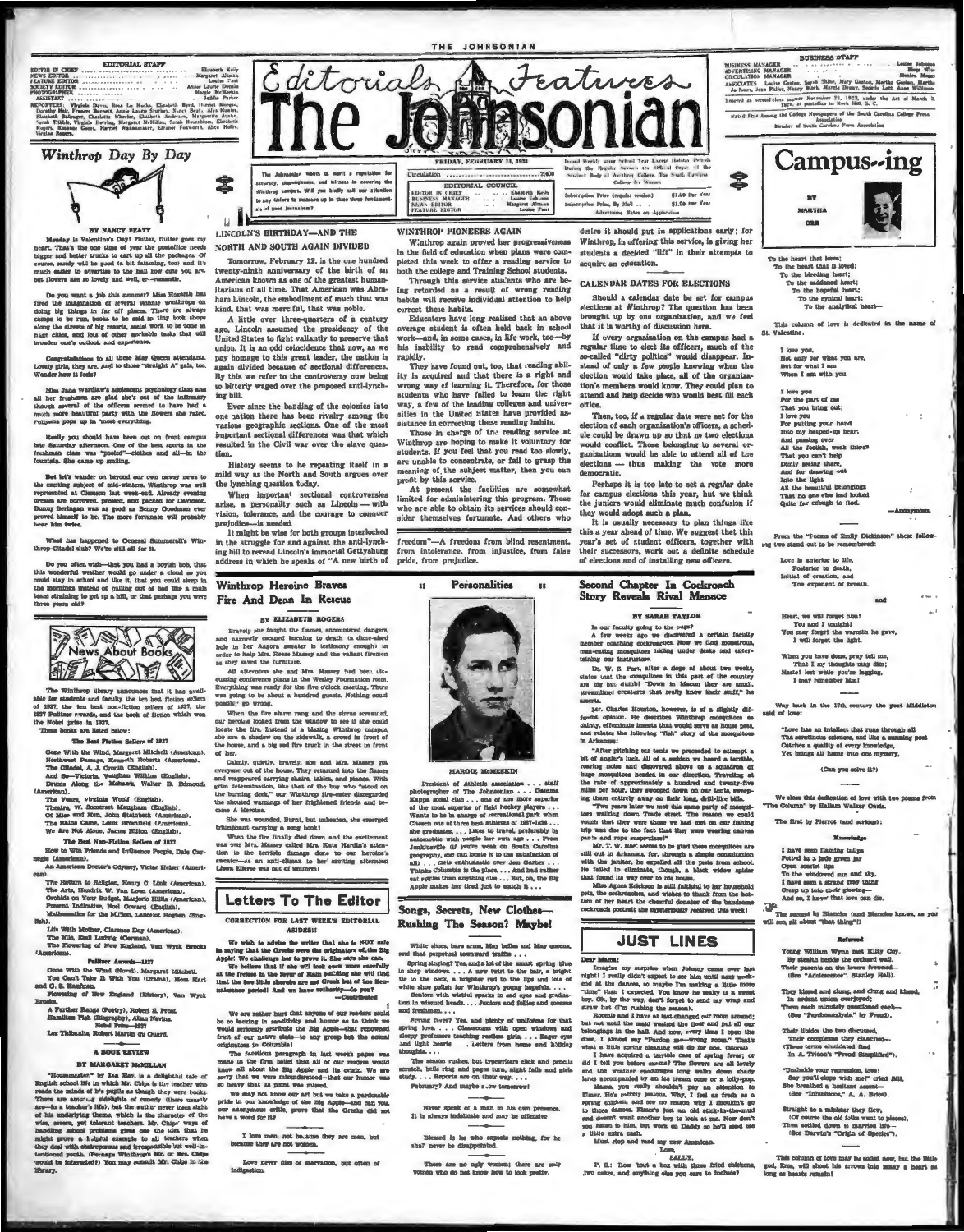Fifteen Students "Highly Distinguished" Scholastically





Euglish Faculty Gives Dormitories To Give Valentine Parties Movie Party For Majore **Valenting Farties:** All English majors have been in-<br>never a major of the determinents have All English majors have been in-<br>glanned eligible) with the indication parties (initial to series a comparison of the glannes of is then, we are the set of the spectrum of the party has included the party Monday algebra of the spectrum of the spectrum of the spectrum of the spectrum of the spectrum of the spectrum of the spectrum of the spectrum of college physician, and an *k* weight<br>member of the club, was press nt.<br>After the program, refrequencia

Meals

well is as important as the will to serve you well. THE VARSITY

> Ou Oakland WE DELIVER



We Sell the Queen of Ice Cream in Many **Delicious Flavors** 



The right students pictured above are the only members of the approximately 1470 students<br>Windtrep who made "A" on every subject has een este. They are, left to right : Top row, Crys<br>Theodove, Fugenia Powell, Dorothy Roger

d from a vacuum jar, the formula

r. Naudain.



## THE JOHNSONIAN